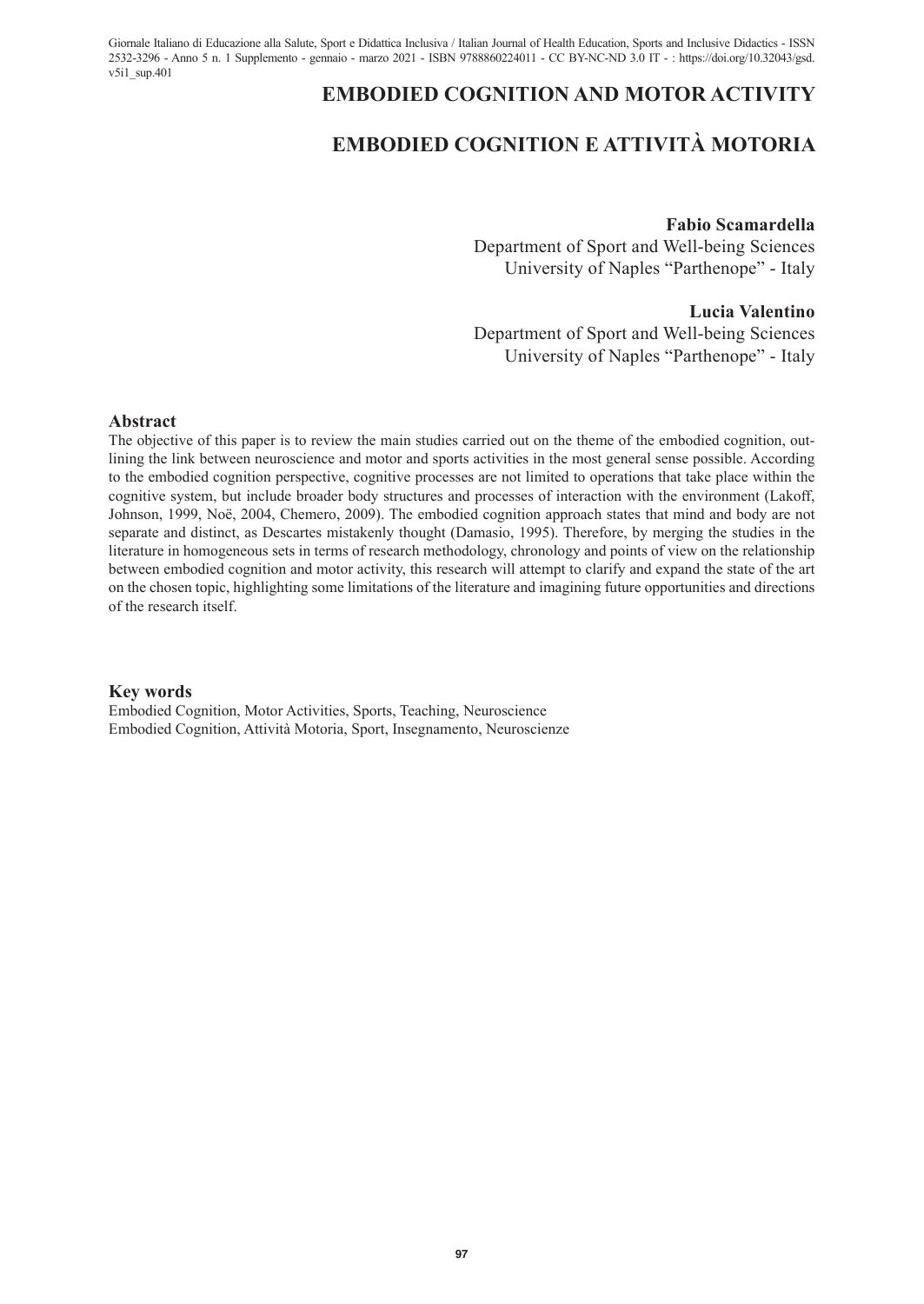### **Introduction**

In the field of neuroscience studies relating to human movement, the concept of embodied cognition is particularly significant. Particularly in the context of sports activities and in the broader area of motor activities, the concept of "embodied" is of key importance as it supports the idea that the mind and the cognitive processes must be analyzed in the context of the mindbody relationships. The embodied cognition approach asserts that our body, including then our brain, contributes to determining our mental and cognitive processes (Borghi, 2013).

The viewpoints of the studies carried out on the subject seem quite varied, ranging from the numerous works on teaching practices, didactic methods and learning from an embodied cognition perspective, to the relationship between inclusion and embodied processes, going through the reinterpretation of practices related to physical education as a school discipline, in the light of the embodied cognition theories. Furthermore, there are studies on the relationship between the broader sense of human movement and the "embodied", in order to delve more specifically into the study of the link between some oriental disciplines, reinterpreted in an embodied key, and the resulting sports skills. Other lines of research concern the relationship between the embodied cognition and the role of sports referees, and the intrinsic link between embodied and sport psychology. Apparently limited are the studies on literature reviews about the subject of embodied cognition, an area within which this research project will be included.

The objectives of this contribution will focus on the analysis of the embodied cognition phenomenon in the context of sport, physical education and human movement in general. After identifying the main sources on the subject and capturing the state of the art of the relationship between embodied cognition and human movement, the idea is to categorize and review the main studies and contributions on the subject, analyzing similarities, methodological differences and any research gaps.

## **State of the art and literature review**

The sources used for this project were divided into preliminary, primary, and secondary. Among the preliminary sources there are several specialized sites generally dealing with neuroscience and the embodied cognition theory, which tend altogether to describe embodied cognition as a theory that, in the field of movement, has finally managed to get rid of Cartesian dualism, supporting the approach that embodied cognition highlights: the idea that the mind must always be analyzed in the context of its relationship with a body, and that the latter is part of the causal chain which leads to the development of a certain cognition assuming different functions and roles within the cognitive activity.

Among the secondary sources we mainly included manuals and technical texts on neuroscience and - of course - on embodied cognition, from the didactic process and teacher's perspective (Gomez Paloma F., 2013), that of sports psychology (Cappuccio M., 2019), or even following the traditional neuroscience theories (Caruana F., Borghi A.M., 2016). Moreover, among these sources, we included some works related to the sports-neuroscience combination (Crepaz P., 2019).

As previously mentioned, among the primary sources there are all the studies and the main research activities carried out on the theme of embodied cognition. The perspectives of the studies carried out on the topic seem to be quite varied. Many works focus on the relationship between the development of motor skills in an embodied cognition perspective, emphasizing how embodied perception can be exploited at a practical level to improve the acquisition of skills and to evaluate differently the training programs in sport (Gray R., 2013), or assuming that the brain has evolved for the control of action rather than for the development of cognition per se (Koziol L.F., et al, 2007), thus presupposing that the area of coordination and movement control is particularly relevant. Moreover, in this area, some work emphasizes that excellent sport skills inspire embodied cognition, that the details of our bodily constitution are not accidental to our mental powers but define them in various inherent ways (Cappucci M.L., 2015),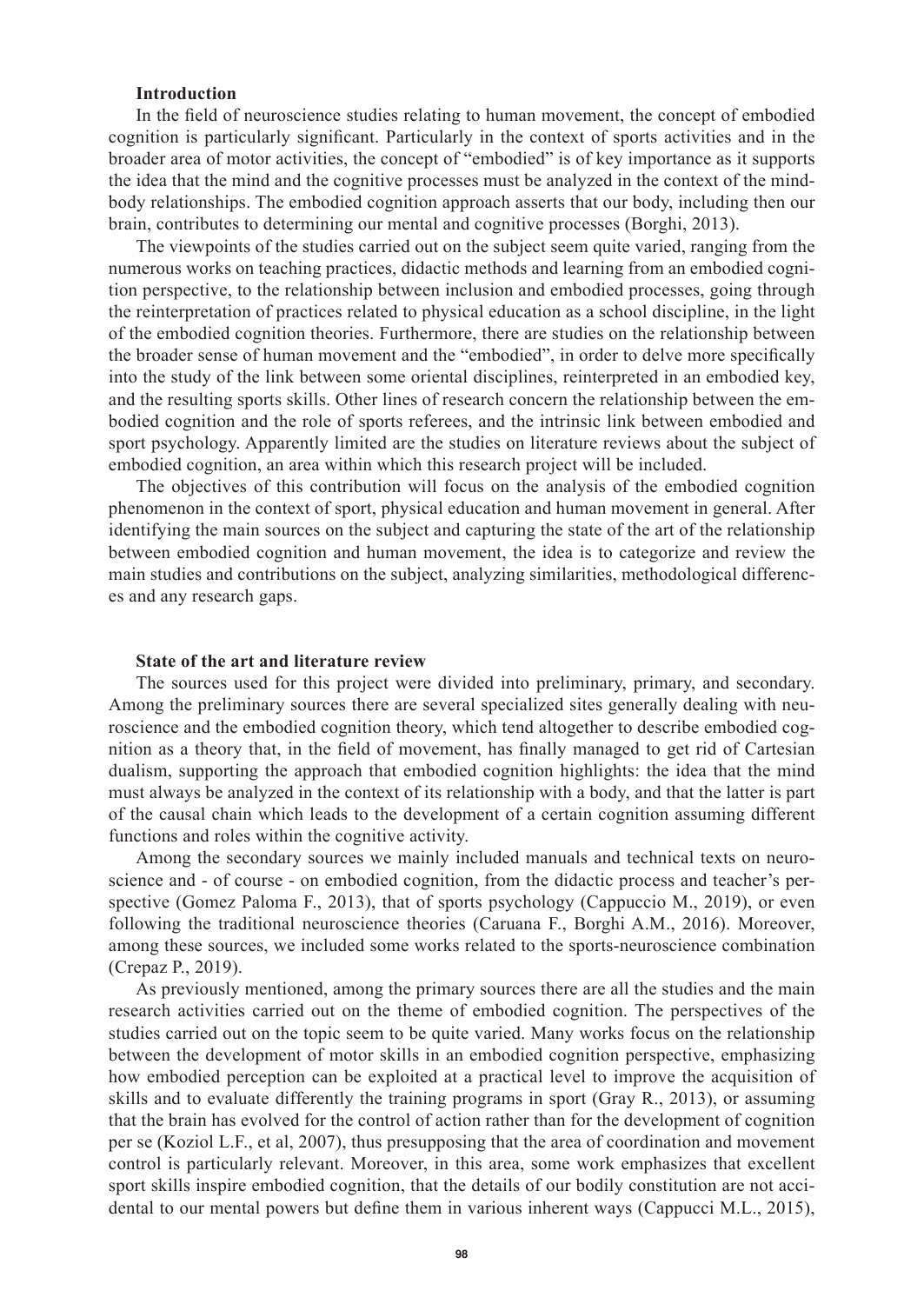and that working on sense-motor skills (thus on the relationship between perception and action in sport from an embodied perspective) improves sport skills (Sevdalis V., Wöllner C., 2016).

Another research strand, on the other hand, concerns the relationship between embodied cognition theories and the figure of the match director. Some interesting studies take into account the fact that one of the factors influencing the performance of sports officials, and therefore leading to competence, comes from having practiced firsthand the sports activity in question (Pizzera A., 2014), and also that cognitive judgments are related to motor, visual and refereeing experience at different levels; sports officials should quickly specialize in refereeing and should gain visual-motor experience as athletes or spectators as soon as possible, to then change role and become a sports official (Raab M., 2012).

Another branch of literature concerns the relationship between oriental disciplines and embodied cognition. Such works highlight, for example, the relationships between activities like tai chi, one's postures in motion, and embodied cognition (Thompson E., Wayne M.P., 2018), or that by starting from investigations on embodied cognition and disciplines such as yoga, the latter may reduce stress by influencing the way individuals assess stressors (Francis A. L., Cross Beemer R., 2019). Finally, some studies suggest that a relaxation training in an embodied cognition key generates positive effects on taekwondo performance; therefore, embodied cognition may have an application in the field of competitive sports (Ottoboni G., et al., 2018).

Some more contributions deal with the relationship between sports psychology and embodied cognition. In such research activities the aim is to explore the theoretical significance of research on expertise, attention and mental imagination in athletes from the cognitive psychology and cognitive neuroscience perspectives (Moran A., 2009), or to highlight how some mental representation techniques, combined with the embodied concept, are useful for high-level sport performance (Agurruza I., et al., 2017). Other studies, still focused on the subject of mental representation techniques, relate it all to the environmental condition (Raab M., Araújo D., 2019). There are also many contributions that emphasize the relationship between embodied cognition and the teaching-learning concepts. In particular, these contributions seek to analyze the learning of motor skills, evaluating alternative modes of teaching which are more aligned with embodied theories, and thus are non-prescriptive (Van der Kamp J., 2019); therefore, independently of the exercise modes, they aim to examine teaching methods that adequately challenge students' thoughts and actions, which enrich cognition, are engaging, and use motor activity as a means (Tomporowski, P. D., Pesce, C., 2019). In line with the latest research works reviewed, some studies focus on the specific relationship between physical education at school and the embodied cognition theories, emphasizing that a brain-based physical education setting contributes to a positive development of the student (Olivieri D., 2016), and in particular that, in light of recent neuroscientific research activities, the physical education paths at elementary school should be rethought by designing different training paths for teachers themselves (D'Anna C., Gomez Paloma F., 2019).

A very interesting research area is the connection between embodied and inclusive practices, where numerous studies suggest to undertake inclusive practices and didactic processes by using one's own body, perhaps through motor and recreational-sports activities (Lo Piccolo A., 2019). Other contributions consider the body as the authentic and irreplaceable fulcrum of a complex global system that embraces affective, cognitive, social, pragmatic, political, and cultural dimensions, and therefore the body interaction can become the overarching cornerstone, the synthesis of the educational process of the differently-abled ones (Magnanini A., 2020). Also interesting is the contribution regarding the case study of the mixer ability in rugby, for which the body dimension is related to the inclusive dimension (Damiani P., et al., 2018).

The last set of research activities concerns the connections between embodied cognition and human movement in its most generic sense. Some scholars focus on the communication aspects related to the body, highlighting that part of this communicative decoding is based partially on a simulation of other people's behavior within our nervous system (Grafton S.T., 2009); other studies reconsider the role of the body in receiving information from the environment during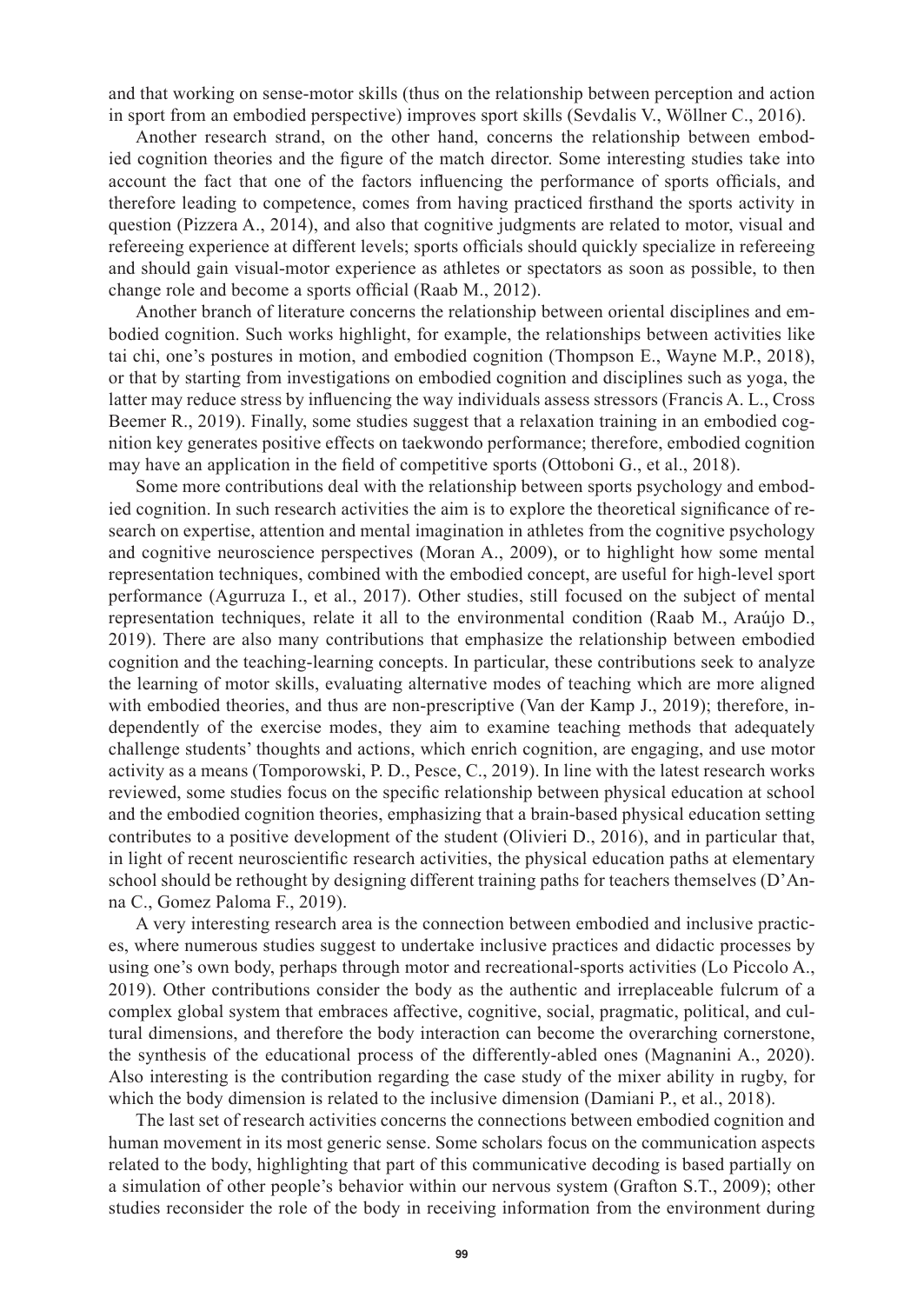movement (Cox A.M., et al., 2016). Furthermore, other research studies relate and aim to advance the understanding of motor and cognitive patterns, arguing that the two components are intertwined (Raab M., 2017); they also highlight the existence of a real Embodied Education (Ceciliani A.,2018), recognizing to motor activity and sport sciences an educational approach focused on the involvement of the subject as a fundamental actor of the educational processes in which he/she is involved, clearly basing it all on the movement.

### **Conclusions**

Generally speaking, the studies on embodied cognition in relation to human movement, motor activities and sports would seem to deserve further investigation, and therefore the starting hypothesis regarding a more detailed analysis of the reviews on the subject appear to be partly covered, albeit with some limitations. The limits of some contributions highlighted in quantitative terms are factors that can apparently hinder the knowledge process of the area under consideration. Even the considerable methodological differences and approaches in the field of the embodied cognition can be considered very limiting factors. Therefore, some research gaps in the field of embodied cognition appear evident; gaps that, as mentioned before, can become opportunities for further investigation and expansion, starting from the same methodological basis. Analyzing with greater precision only the embodied cognition/motor learning relationship, or knowing exactly how neuroscientific theories are closely related to a particular sports activity with its consequent effects, are just two examples of how this contribution can be used to further develop the starting hypothesis, adding yet another contribution to the link between neuroscience and human movement.

### **References**

- Beilock S. L. (2008), Beyond the playing field: sport psychology meets embodied cognition, *International review of sport and exercise psychology.*
- Cappucci M. L. (2015), Introduction: when embodied cognition and sport psychology team-up, *Phenomenology and the cognitive sciences.*
- Cappuccio M. (2019), "*Handbook of Embodied Cognition and Sport Psychology*", MIT Press, USA.
- Caruana F., Borghi A.M. (2016), "*Il cervello in azione*", Il Mulino Editor, Bologna.
- Ceciliani A. (2018), Dall'Embodied cognition all'embodied education nelle scienze dell'attività motoria e sportiva, *Encyclopaideia – journal of phenomenology and education*.
- Cox A. M., Griffin B., Hartel J. (2016), What everybody knows: embodied information in serious leisure, *Journal of Documentation.*
- Crepaz P. (2019), "*All you need is sport-Agonismo sociale e felicità inclusiva*", Centro Studi Erickson Editions, Trento.
- D'Anna C., Gomez Paloma F. (2019), La professionalità del docente di Educazione Fisica nella scuola primaria. Riflessioni, scenari attuali e prospettive, *Annali online della didattica e della formazione docente*.
- Damiani P., Colzani E., Gomez Paloma F (2018), Rugby Mixed Ability e Inclusione. Un'analisi di caso tra Sport, Pedagogia e Neuroscienze, *Formazione & Insegnamento.*
- Della Gatta F., Salerno G. (2018), "*La mente dal corpo. L'embodiment tra fenomenologia e neuroscienze*", In.Edit Editions, Bologna.
- Francis A. L., Cross Beemer R. (2019), How does yoga reduce stress? Embodied cognition and emotion highlight the influence of the musculoskeletal system, *Https://doi.org/10.1016/j. ctim.2019.01.024.*
- Gomez Paloma F., Damiani P. (2015), "*Cognizione corporea, competenze integrate e formazione dei docenti. I tre volti dell'Embodied cognitive science per una scuola inclusiva*", Centro Studi Erickson Editions, Trento.